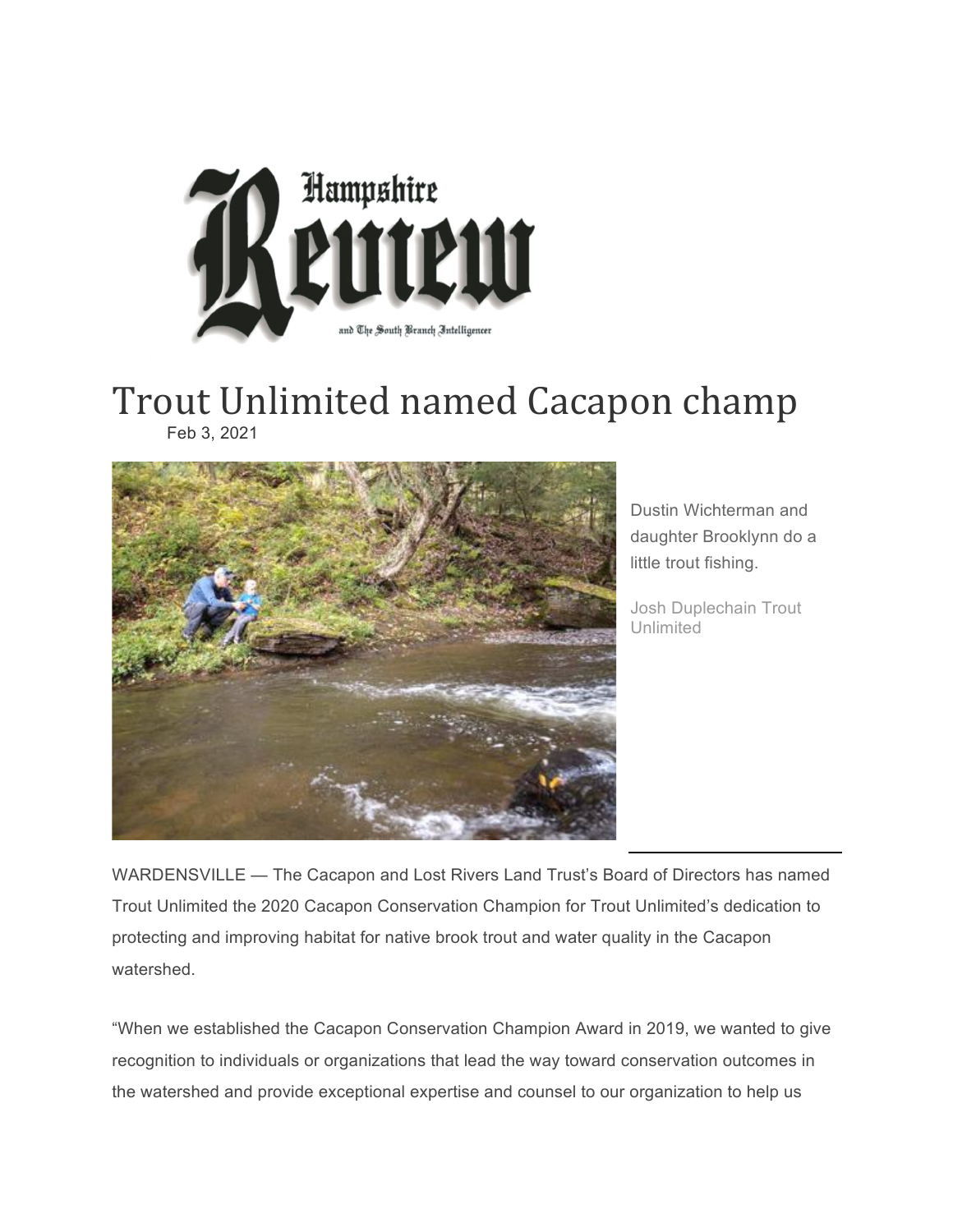further our mission," Trust Executive Director Jennifer Jones said. "TU has been an exemplar partner for more than a decade and personifies what this award is all about."

Trout Unlimited works across public and private lands at the watershed scale to achieve meaningful ecological restoration outcomes, providing an array of benefits to the surrounding communities and fisheries.

These conservation efforts include in-stream and riparian restoration, road/stream crossing improvements, stream bank stabilization, agricultural exclusion fencing and alternative water source installation.

Trout Unlimited's efforts have benefitted over a dozen miles of brook trout habitat in the Cacapon watershed and in some of these project waters there have been documented increases in the size and number of brook trout.

As the eastern most stronghold for native brook trout in West Virginia, the Cacapon watershed has long been an area of focus for TU.

"The projects in the Cacapon watershed are community endeavors that bolster on-farm and near stream infrastructure; improve flood resilience, water quality and instream habitat; and ultimately, provide West Virginians with better native and wild trout fisheries. Our efforts would not be possible if not for a long list of state, federal, and nonprofit partners like the Cacapon and Lost Rivers Land Trust who collaboratively work together," said Dustin Wichterman, Trout Unlimited's assistant director for the Mid-Atlantic Coldwater Habitat Program.

In addition to the organization's on-the-ground conservation efforts, Trout Unlimited has been instrumental in engaging the state's political leaders to increase the level of federal dollars for brook trout restoration in the watershed and other areas of West Virginia.

"They are just as effective in improving the flow of conservation resources into the state as they are in improving the flow of cleaner water," noted Mark Haynes, chairman of the trust's board.